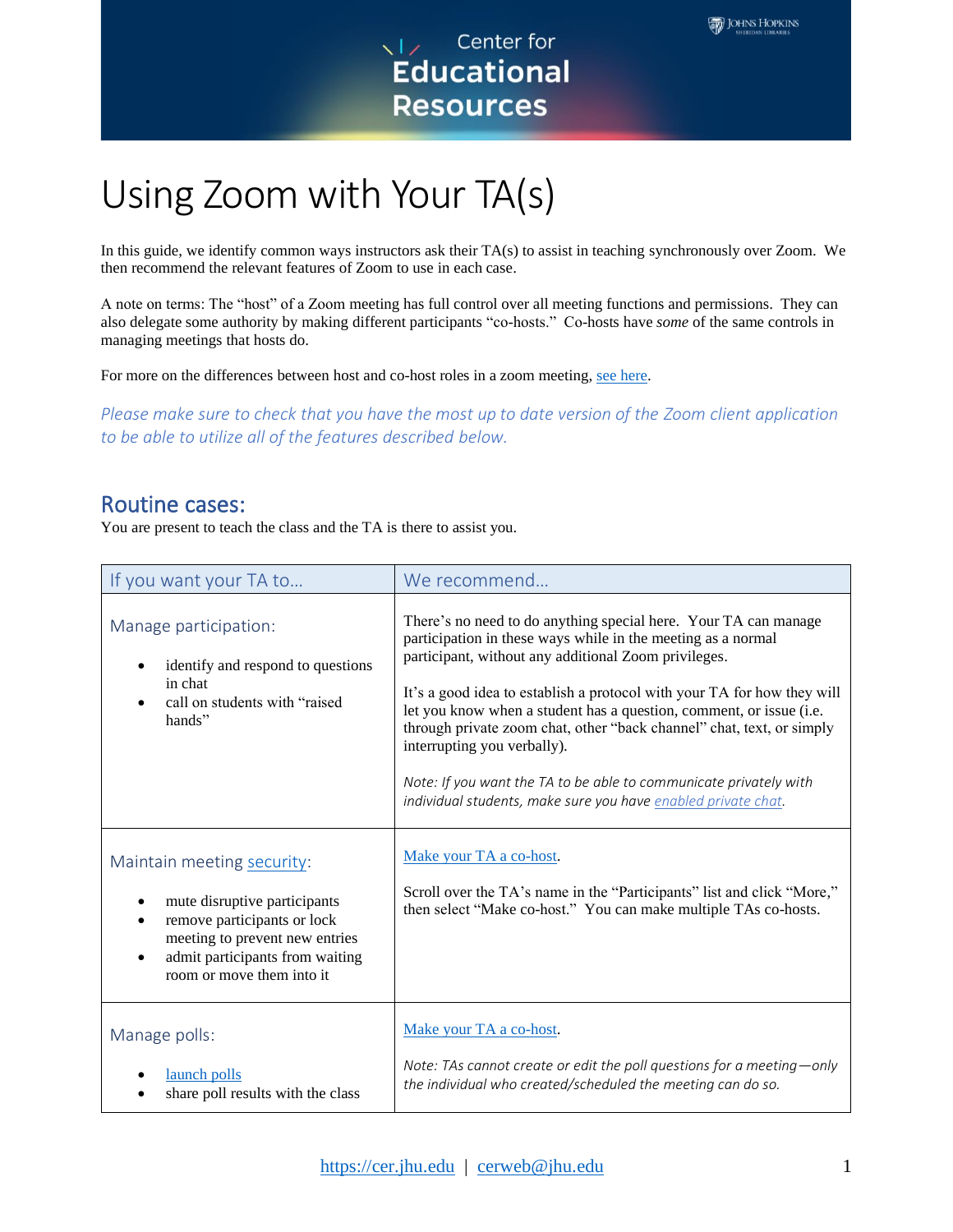

| If you want your TA to                                                                                                                                                                                          | We recommend                                                                                                                                                                                                                                                                                                                                                                                                                             |
|-----------------------------------------------------------------------------------------------------------------------------------------------------------------------------------------------------------------|------------------------------------------------------------------------------------------------------------------------------------------------------------------------------------------------------------------------------------------------------------------------------------------------------------------------------------------------------------------------------------------------------------------------------------------|
| Present content via shared screen                                                                                                                                                                               | Make your TA a co-host. (see above).                                                                                                                                                                                                                                                                                                                                                                                                     |
| Record meetings:<br>start and stop recording<br>access recordings and share with<br>$\bullet$<br>students                                                                                                       | Make your TA a co-host to give them permission to record a meeting.<br>TAs who record meetings locally will be able to upload files to<br>Panopto (see here for a guide on that process).<br>If you choose to record to the Cloud, the recording will be stored on<br>your (the host's) account, so a TA will be unable to access it unless<br>you have given them your Zoom password.                                                   |
| Facilitate Breakout Rooms:<br>create and assign students to<br>$\bullet$<br>breakout rooms<br>move students into and out of<br>$\bullet$<br>breakout rooms<br>visit breakout rooms to check in<br>with students | Make your TA a co-host to give them permission to perform these<br>functions. Note: a co-host will not be able to receive the "request for<br>help" notifications from breakout rooms.<br>Another option is to keep your hosting privileges and at the start of<br>class, go ahead and create breakout rooms and assign students to<br>them. Then, leave them alone and wait to "Open" them until the time<br>when you want to use them. |
| Facilitate their own discussion<br>sections, office hours, or other Q &A<br>sessions                                                                                                                            | Have your TA schedule and host their own meetings for these<br>purposes.<br>All TAs (undergraduate or graduate students) can set up licensed<br>Zoom accounts through the university by visiting<br>https://jhubluejays.zoom.us/ and selecting "Sign in."                                                                                                                                                                                |